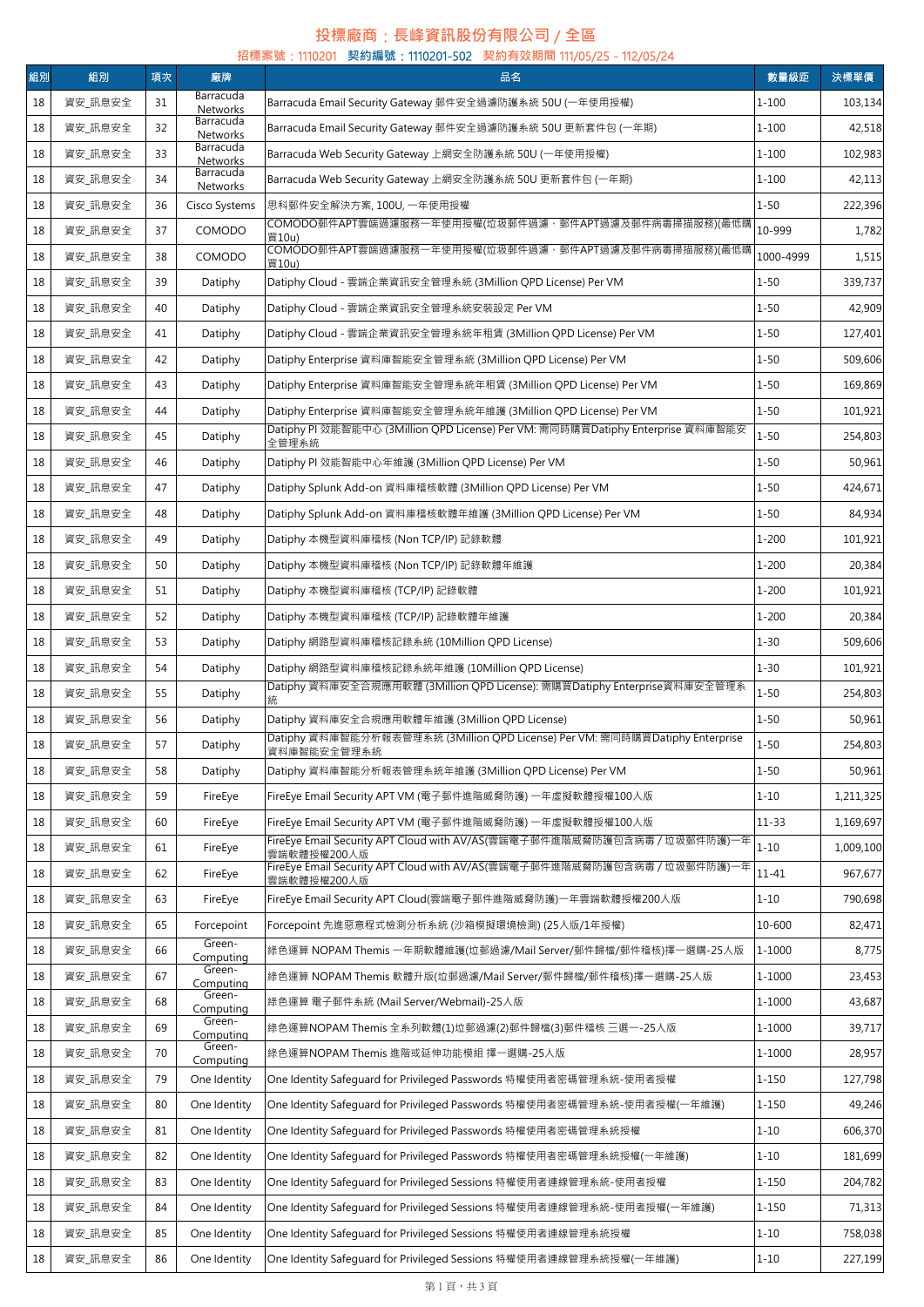| 18 | 資安_訊息安全 | 87  | Openfind                            | Mail2000電子郵件系統-50人版(含投票管理/内嵌式防毒/系統儀表板)                                                                                                   | $1 - 100$ | 79,970    |
|----|---------|-----|-------------------------------------|------------------------------------------------------------------------------------------------------------------------------------------|-----------|-----------|
| 18 | 資安_訊息安全 | 88  | Openfind                            | MailAudit 郵件稽核系統 - 50 人版 (含郵件內文/附檔/個人資料即時稽核)                                                                                             | $1 - 100$ | 32,374    |
| 18 | 資安_訊息安全 | 90  | Openfind                            | MailBase 郵件歸檔管理系統 - 50人版 (含我的信件匣/郵件隨身光碟)                                                                                                 | $1 - 100$ | 37,495    |
| 18 | 資安 訊息安全 | 91  | Openfind                            | MailBase郵件歸檔管理系統 - 維護套件包 (一年期) - 50人版                                                                                                    | $1 - 100$ | 10,593    |
| 18 | 資安_訊息安全 | 92  | Openfind                            | MailGates 郵件防護系統 - 維護套件包 (一年期) - 50人版                                                                                                    | $1 - 100$ | 8,886     |
| 18 | 資安_訊息安全 | 93  | Openfind                            | MailGates- SEP 社交工程防護解決方案 (一年期) - 50人版                                                                                                   | $1 - 100$ | 51,515    |
| 18 | 資安 訊息安全 | 94  | Openfind                            | MailGates-進階威脅防護專業版解決方案-(一年期)50人版                                                                                                        | $1 - 100$ | 65,264    |
| 18 | 資安_訊息安全 | 95  | Openfind                            | Openfind 升級授權包                                                                                                                           | $1 - 200$ | 68,751    |
| 18 | 資安_訊息安全 | 96  | Openfind                            | 機關憑證 S/MIME 數位簽章模組 (一年期) - 25人版                                                                                                          | $1 - 200$ | 68,755    |
| 18 | 資安_訊息安全 | 100 | <b>OPSWAT</b>                       | OPSWAT Metadefender 電子郵件防護模組(需搭配基礎建構平台)                                                                                                  | $1 - 40$  | 843,680   |
| 18 | 資安_訊息安全 | 101 | Proofpoint                          | Proofpoint Threat Protection suite - Bundle 電子郵件攻擊防禦系統 -含Email Protection及Target<br>Attack Protection URL點擊及Attachment附件掃描服務(250人版/1年授權) | $1 - 50$  | 950,444   |
| 18 | 資安_訊息安全 | 102 | Quest                               | InTrust Enterprise Edition日誌管理工具                                                                                                         | 300-1000  | 1,275     |
| 18 | 資安_訊息安全 | 103 | SendQuick                           | SendQuick ConeXa 100                                                                                                                     | $1 - 5$   | 966,601   |
| 18 | 資安_訊息安全 | 104 | SendQuick                           | SendQuick ConeXa 300                                                                                                                     | $1 - 5$   | 1,159,921 |
| 18 | 資安 訊息安全 | 105 | SendQuick                           | SendQuick Entera                                                                                                                         | $1 - 5$   | 724,950   |
| 18 | 資安_訊息安全 | 106 | ST Engineering<br>Data Diode        | ST Engineering Data Diode 功能模組擴充授權                                                                                                       | $1 - 50$  | 549,747   |
| 18 | 資安 訊息安全 | 107 | <b>ST Engineering</b><br>Data Diode | ST Engineering Data Diode 功能模組擴充授權(一年維護)                                                                                                 | $1 - 50$  | 165,521   |
| 18 | 資安_訊息安全 | 108 | ST Engineering<br>Data Diode        | ST Engineering Data Diode 單向傳輸應用服務授權                                                                                                     | $1 - 20$  | 2,224,166 |
| 18 | 資安_訊息安全 | 109 | ST Engineering<br>Data Diode        | ST Engineering Data Diode 單向傳輸應用服務授權(一年維護)                                                                                               | $1 - 20$  | 226,303   |
| 18 | 資安_訊息安全 | 110 | Zimbra                              | Zimbra Collaboration&Mail Academic教育包(含標準版250人及專業版25人使用權)                                                                                | $1 - 200$ | 72,328    |
| 18 | 資安_訊息安全 | 111 | Zimbra                              | Zimbra Collaboration&Mail for 50人數 MailBox 專業版                                                                                           | $1 - 150$ | 174,014   |
| 18 | 資安_訊息安全 | 112 | Zimbra                              | Zimbra Collaboration&Mail for 50人數 MailBox 標準版                                                                                           | $1 - 200$ | 126,074   |
| 18 | 資安_訊息安全 | 113 | Zimbra                              | Zimbra Collaboration&Mail for 50人數 MailBox專業版(年度保固)                                                                                      | $1 - 200$ | 47,711    |
| 18 | 資安_訊息安全 | 114 | Zimbra                              | Zimbra Collaboration&Mail for 50人數 MailBox標準版(年度保固)                                                                                      | $1 - 200$ | 34,378    |
| 18 | 資安 訊息安全 | 115 | Zimbra                              | Zimbra Collaboration&Mail 教育包(含標準版250人及專業版25人使用權)(年度保固)                                                                                  | $1 - 200$ | 21,652    |
| 18 | 資安_訊息安全 | 121 | 中華數位                                | Mail SQR電子郵件備份稽核記錄管理(含防毒功能)或選購模組中文版25人數使用權                                                                                               | $1 - 100$ | 99,101    |
| 18 | 資安_訊息安全 | 122 | 中華數位                                | PowerMail嵌入式郵件服務管理中文版30人數使用權                                                                                                             | $1 - 20$  | 90,823    |
| 18 | 資安_訊息安全 | 123 | 中華數位                                | SPAM SQR郵件安全過濾防護(含防毒功能)或系統選購模組軟體中文版25人數使用權                                                                                               | $1 - 100$ | 99,101    |
| 18 | 資安_訊息安全 | 124 | 中華數位                                | 基礎服務模組軟體授權 Check SMTP/mail flow                                                                                                          | $1 - 100$ | 8,064     |
| 18 | 資安_訊息安全 | 126 | 中華數位                                | 電子郵件備份(含防毒功能)或選購模組-年度維保授權更新 軟體中文版25人數使用授權                                                                                                | $1 - 100$ | 34,731    |
| 18 | 資安_訊息安全 | 127 | 中華資安國際股份<br>有限公司                    | CypherCom Secure Element套件包(行動裝置端50人版)                                                                                                   | $1 - 40$  | 80,789    |
| 18 | 資安_訊息安全 | 128 | 中華資安國際股份<br>有限公司                    | CypherCom端對端加密通訊系統(400人版)                                                                                                                | $1 - 10$  | 1,277,958 |
| 18 | 資安_訊息安全 | 129 | 中華資安國際股份<br>有限公司                    | CypherCom端對端加密通訊系統(MA/年)                                                                                                                 | $1 - 10$  | 323,458   |
| 18 | 資安_訊息安全 | 130 | 眾至資訊股份有附<br>公司                      | ShareTech 郵件安全郵件加密模組                                                                                                                     | $1 - 50$  | 4,848     |
| 18 | 資安_訊息安全 | 131 | 眾至資訊股份有限<br>公司                      | ShareTech 郵件安全防護系統 Sandstorm惡意程式偵測                                                                                                       | $1 - 50$  | 12,391    |
| 18 | 資安_訊息安全 | 132 | 眾至資訊股份有限<br>公司                      | ShareTech 郵件安全防護系統 郵件稽核套件                                                                                                                | $1 - 50$  | 4,985     |
| 18 | 資安_訊息安全 | 133 | 眾至資訊股份有限<br>公司                      | ShareTech 郵件安全防護系統-1000人版維護套件包(一年期)                                                                                                      | $1 - 50$  | 32,351    |
| 18 | 資安_訊息安全 | 134 | 眾至資訊股份有限<br>公司                      | ShareTech 郵件安全防護系統-100人版維護套件包(一年期)                                                                                                       | $1 - 50$  | 11,813    |
| 18 | 資安_訊息安全 | 135 | 眾至資訊股份有限<br>公司                      | ShareTech 郵件安全防護系統-200人版維護套件包(一年期)                                                                                                       | $1 - 50$  | 12,381    |
| 18 | 資安_訊息安全 | 136 | 眾至資訊股份有限<br>公司                      | ShareTech 郵件安全防護系統-250人版維護套件包(一年期)                                                                                                       | $1 - 50$  | 12,937    |
| 18 | 資安_訊息安全 | 137 | 眾至資訊股份有限<br>公司                      | ShareTech 郵件安全防護系統-300人版維護套件包(一年期)                                                                                                       | $1 - 50$  | 13,998    |
| 18 | 資安_訊息安全 | 138 | 眾至資訊股份有限<br>公司                      | ShareTech 郵件安全防護系統-500人版維護套件包(一年期)                                                                                                       | $1 - 50$  | 19,307    |
| 18 | 資安_訊息安全 | 139 | 眾至資訊股份有限<br>公司                      | ShareTech 郵件安全防護系統-Web Chat 25人版                                                                                                         | $1 - 50$  | 24,808    |
| 18 | 資安_訊息安全 | 140 | 眾至資訊股份有限<br>公司                      | ShareTech 郵件安全防護系統1000人版一年授權                                                                                                             | $1 - 50$  | 323,554   |
| 18 | 資安_訊息安全 | 141 | 眾至資訊股份有限<br>公司                      | ShareTech 郵件安全防護系統100人版 一年授權                                                                                                             | $1 - 50$  | 59,526    |
| 18 | 資安_訊息安全 | 143 | 眾至資訊股份有限<br>公司                      | ShareTech 郵件安全防護系統250人版 一年授權                                                                                                             | $1 - 50$  | 101,107   |
| 18 | 資安_訊息安全 | 144 | 眾至資訊股份有限<br>公司                      | ShareTech 郵件安全防護系統300人版 一年授權                                                                                                             | $1 - 50$  | 132,401   |
| 18 | 資安_訊息安全 | 145 | 眾至資訊股份有限<br>公司                      | ShareTech 郵件安全防護系統500人版 一年授權                                                                                                             | $1 - 50$  | 240,728   |